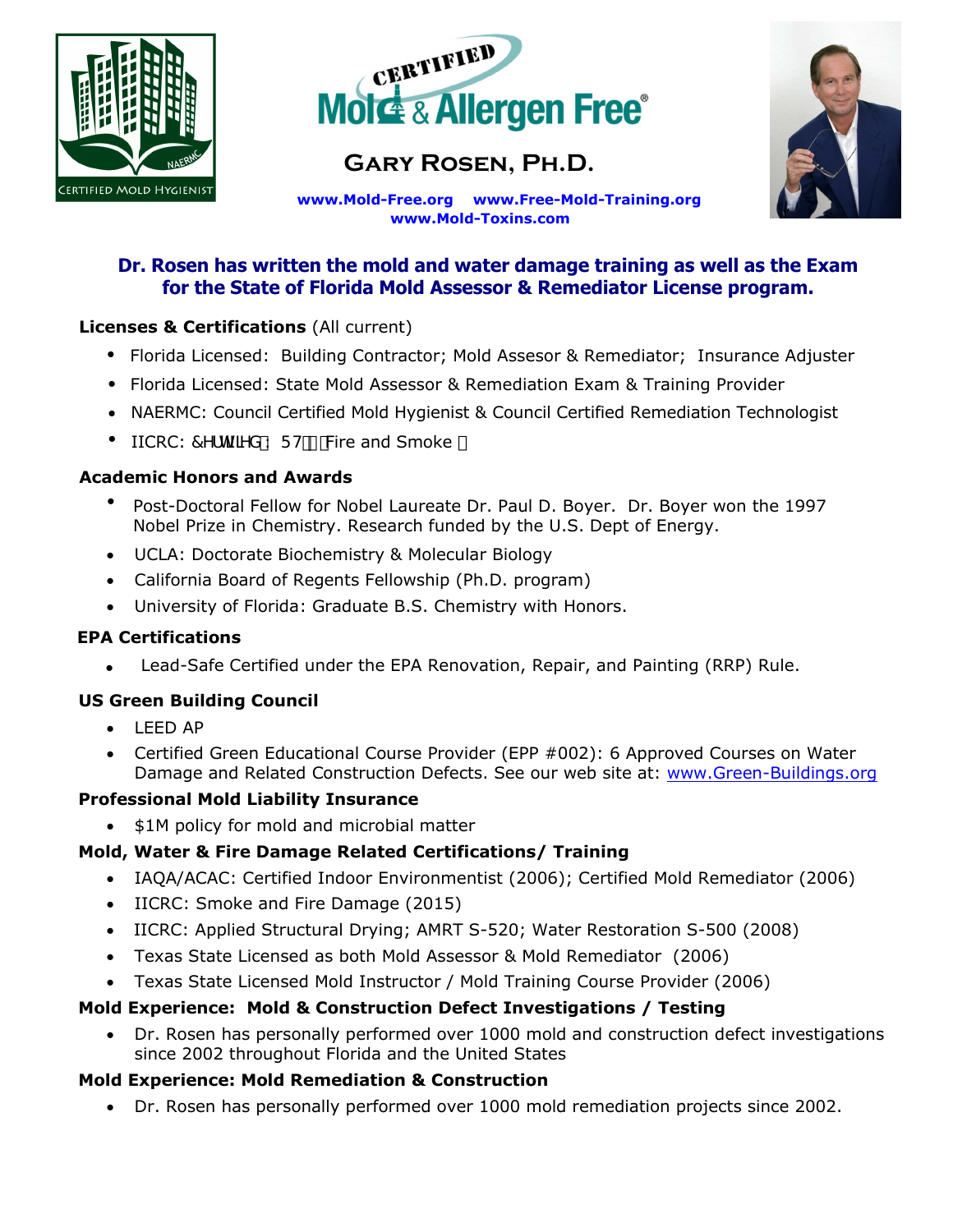#### **Dr. Rosen's Mold Related Books & Publications (all on Amazon.com)**

- *Environmentally Friendly Mold Remediation Techniques That Significantly Reduce Childhood Asthma* Gary Rosen, Ph.D. Published by Hope Academic Press (2007) ISBN 978-0-9794956- 6-3 Available on Amazon.com
- *Mold & Mold Toxin Remediation*: What You Need to Know Before Purchasing Real Estate. Gary Rosen, Ph.D. Published by Hope Academic Press (2006) ISBN 9-780-97739-7162-9 Available on Amazon.com
- *When Traditional Medicine Fails: Your Guide to Mold Toxins* Gary Rosen, Ph.D. & James Schaller, M.D. Published by Hope Academic Press (2006) ISBN 1-59196-575-6 Available on Amazon.com
- *Locating Hidden Toxic Mold*. Gary Rosen, Ph.D. Published by Hope Academic Press (2006) ISBN 9-780-97739-7162-9 Available on Amazon.com
- *Mold Illness and Mold Remediation Made Simple* James Schaller, M.D. and Gary Rosen, Ph.D. Published by Hope Academic Press (2006) ISBN 9-780-97739-712-9 Available on Amazon.com



- *Chemical-Free Mold & Mold Toxin Clean-Up & Restoration* by Gary Rosen, Ph.D. Published by Hope Academic Press (2007) ISBN-13: 978-0-9790249-1-7 ISBN-10: 0-9790249-1-9 Available on Amazon.com
- *Mold and Allergen-Free High Rise New Construction Made Simple* by Gary Rosen, Ph.D. Published by Hope Academic Press (2007) ISBN-13: 978-0-9790249-1-7 ISBN-10: 0- 9790249-1-9 Available on Amazon.com

#### **Mold and Moisture Related Training**

- World Mycotoxin Forum Vienna Austria 2014
- Lorman: Mold Remediation Standards Seminar April 2006
- Texas State Licensed Mold Assessor & Mold Remediator 2006
- National Catastrophic Adjusters Conference, Las Vegas, NV Adjusting Mold Claims Jan 2006.
- Texas State Licensed mold training provider (2006) for both mold assessment and mold remediation training: MTP0106
- AIHce 2005: PDC420 Mold Contamination Workshop;
- PDC 102 Air Sampling for Mold: A Litigation Perspective
- Mealey's Construction Defect & Mold Litigation Conference 2004
- McCrone Institute Microscopy of Mold Identification
- Fifth Annual Conference on Fungi and Mycotoxins 2003
- ACGIH 5 Day workshop on Mold and Moisture